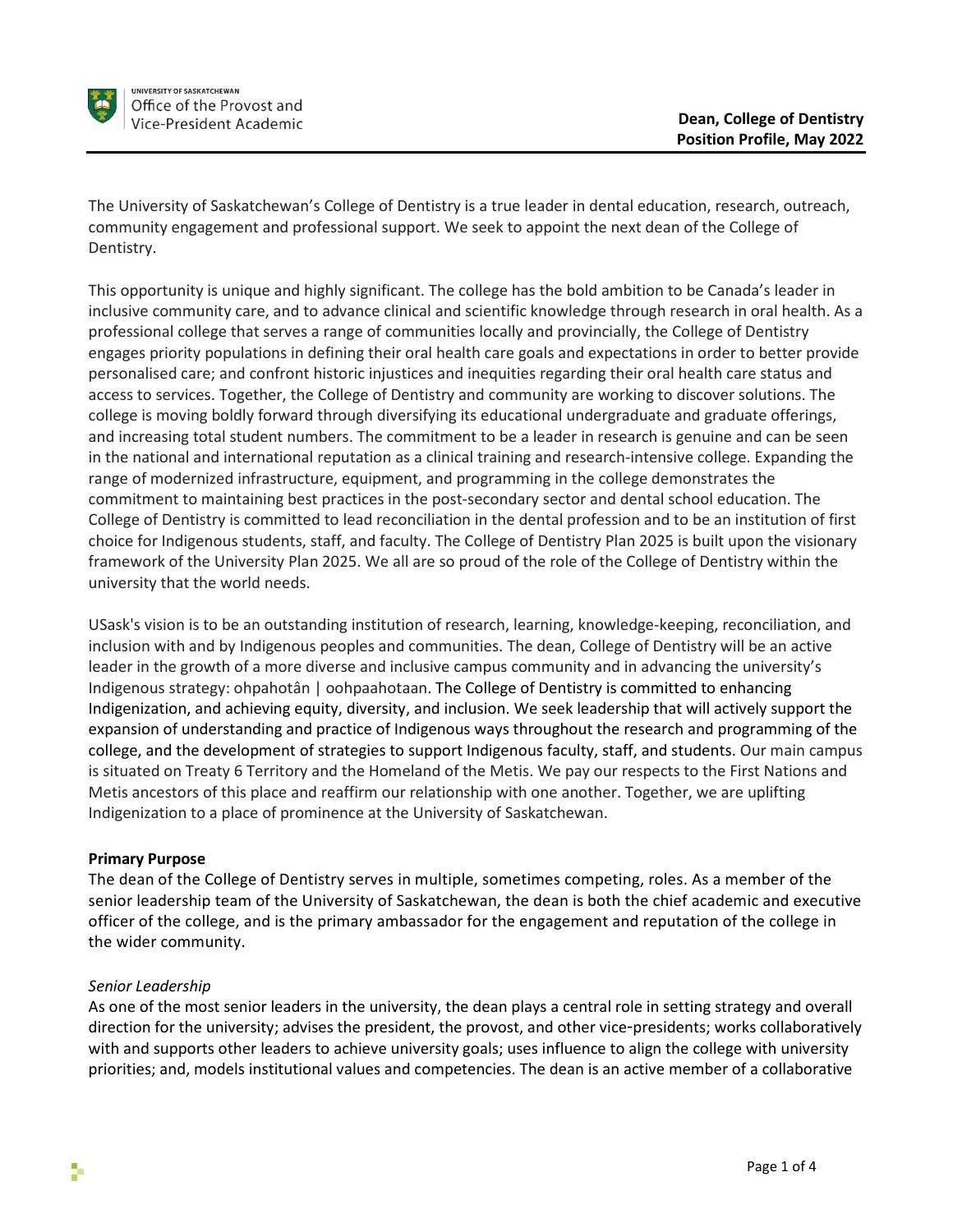leadership network at USask, notably the 17-person academic executive (deans' council), and the senior leadership forum comprising academic and services leaders from across the university.

## *Chief Academic and Executive Officer*

The dean of the College of Dentistry is both the chief academic officer and the chief executive officer. As the chief academic officer, the dean is responsible for education and scholarship, ensuring quality and integrity of the college in research, teaching, student experience, service, outreach and community engagement. As the chief executive officer of the college, the dean has, "subject to the authority of the president, general supervision over and direction of the work of the college" according to *The University of Saskatchewan Act, 1995* (c.U-6.1, s.75). The dean is the highest-ranking official in the college with wide responsibility over all aspects of the college's functioning. In this context, the dean is accountable for the creation and implementation of the college's strategic plans and directions including comprehensive budget and financial management to support the college's plans and ensure outcomes are achieved. The dean ensures the college contributes to the university's academic, research, and service priorities and aspirations described in the USask mission, vision, values and University Plan 2025.

# *Primary Ambassador for the College of Dentistry*

The dean is the primary spokesperson and ambassador for the college. The dean promotes the College of Dentistry through visibility at local, provincial, national or international venues, which fosters the college's achievement, co-construction and/or communication of research, teaching or the realization of university outcomes within the community. The dean, in collaboration with their leadership team, oversees the fundraising, communication, alumni engagement activities and engages in authentic collaboration and consultation with internal and external stakeholders of the college.

## *Major responsibilities*

Major responsibilities include: leading the college planning processes (strategic, research, program, people, fundraising); cultivating experiences and developing initiatives for Indigenous engagement; providing oversight and management for the college budget aligned with plans; identifying and promoting high standards for research, scholarly and artistic work; teaching; service; outreach and community engagement; consideration and development of graduate level programs within the College of Dentistry; understanding the need and leading the implementation of the clinical component educating dental students; ensuring a sustainable management of growth within the college; monitoring and improving performance to ensure outcomes; building positive relationships internally and externally; communicate with the profession's regulatory body (College of Dental Surgeons of Saskatchewan); communication and negotiations with the SHA in developing hospital based programs; identifying and pursuing opportunities to diversify revenue sources and other forms of support that enhance the long-term growth and sustainability of educational programs, research and scholarship for the college and the university.

To carry out these responsibilities, the dean works with a leadership team that complements their strengths to engage in effective leadership practices that lead to positive sustainable outcomes for the College of Dentistry and the university.

The dean must be able to function effectively in a unionized environment with multiple collective bargaining agreements.

The University of Saskatchewan is committed to diversity with a strategic focus on decolonization and Indigenous engagement. The dean will engage with Indigenous communities, appreciate and embrace the significance of Indigenous world views and knowledge, and support the learning, teaching, scholarly activity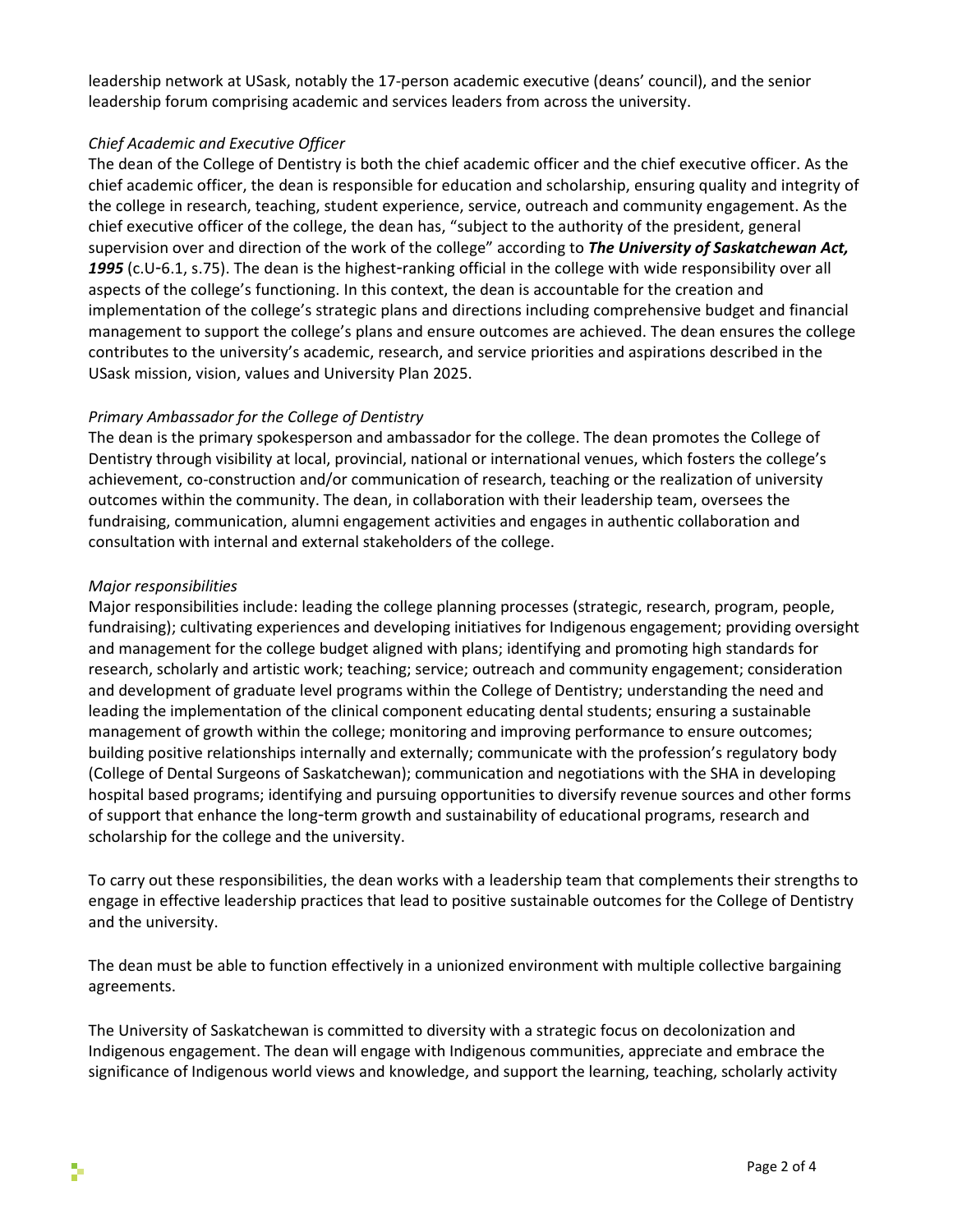and research of Indigenous and non-Indigenous students, staff and faculty as they work on strategies for reconciliation.

## **Nature of the Work**

Reporting to the provost and vice-president academic, the dean has multiple roles including, but not limited to: contributing to and acting in service of university priorities, including Indigenous engagement; providing academic and executive leadership to all areas of the college; connecting the college and the university to the external community; and, acting as the interface between senior leaders, faculty and staff. The dean functions in a highly demanding environment that requires constant scanning for issues and finding solutions for challenges amidst multiple priorities and demands on limited resources. Prioritization of time and resources, and leadership of teams to achieve important outcomes, including enhanced intensity in research, scholarly and artistic expression, and revenue diversification are central to the role. The work is of high volume and is complex. Deans are expected to engage in continuous improvement, delegate tasks and decisions, and prioritize the activities that are mission-critical for the university and the college. The capacity to multi-process and multi-task is required.

## **Accountabilities:**

## **Leadership and Vision**

- Demonstrated success as a leader who has the ability to inspire and mobilize others to achieve exemplary performance and outcomes in research and education
- Experience as a dean, associate dean, chair of a department, director or other relevant leadership position; demonstrated breadth of experience through inter-professional collaborations
- Involvement in the facilitation of building, articulating and pursuing a vision for a unit through to successful implementation
- Demonstrated deep understanding of, and commitment to, diversity, equality and human dignity
- Ability to engage with Indigenous communities, appreciate the significance of Indigenous traditions and knowledge, and support the teaching, learning and research of Indigenous and non-Indigenous students, staff and faculty
- Ability to take action against discriminatory or racist behaviour in our university; contributing to the dismantling of institutional structures, policies and processes that contribute to inequalities faced by marginalized groups
- Demonstrated record of working across academic disciplines in a highly collaborative manner; of practicing distributed leadership; of valuing expertise from colleagues, and of empowering and offering ownership in achieving objectives
- A broad, innovative and creative leader open to new opportunities and ideas about research, clinical education and learning
- Demonstrated ability to establish constructive working relationships with students and student leaders and to appreciate the role of a student-centric university
- Ability to facilitate and manage change within a large and diverse organization

## **Administration**

- Demonstrated understanding of administration within a complex collegial, multi-union environment
- Experience in budgetary and financial management, human resources and labour relations
- Demonstrated commitment to a collaborative and collegial management style
- Commitment to openness, transparency and accountability